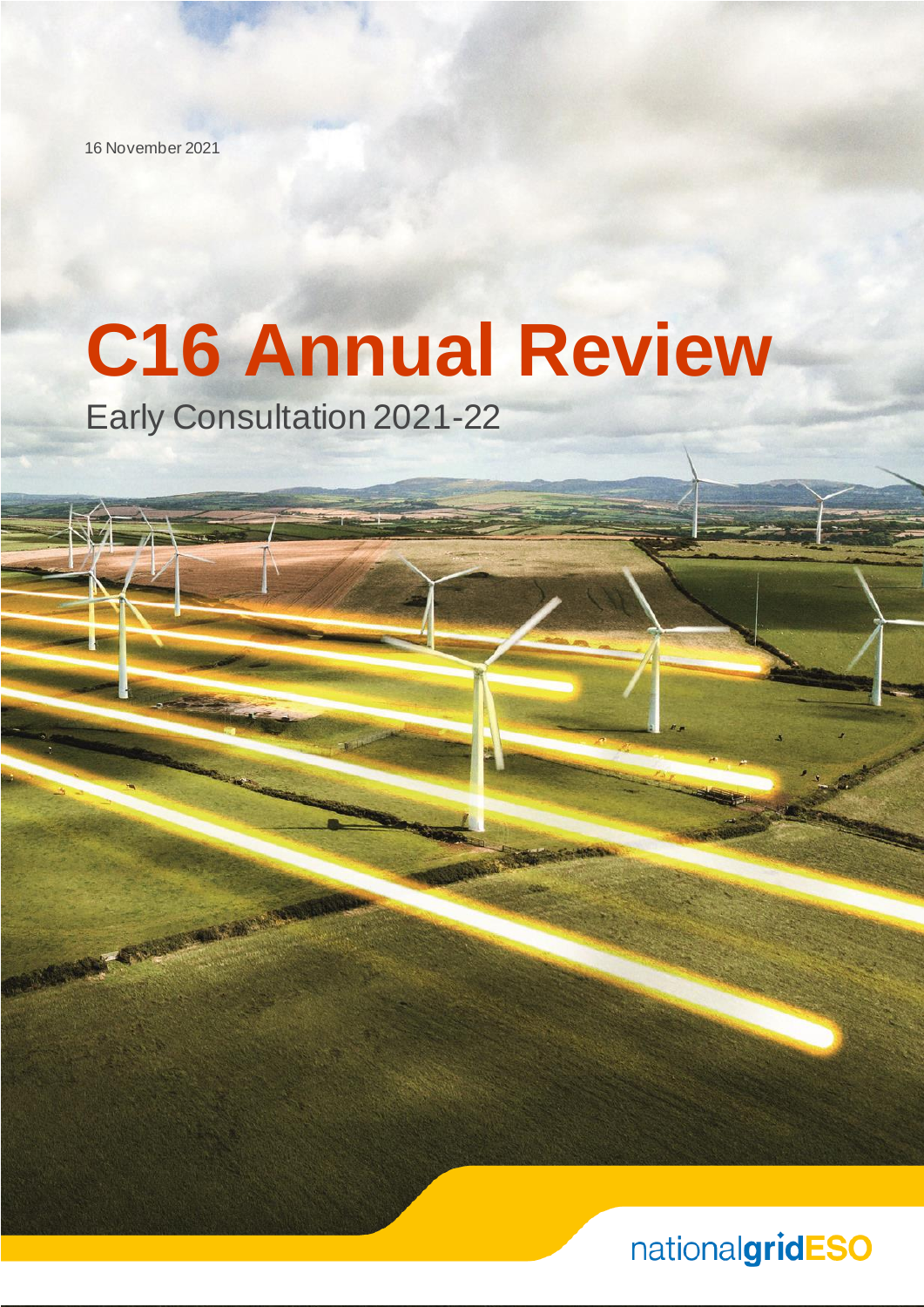# Contents

| 1 <sub>1</sub> |                                                                                                 |  |
|----------------|-------------------------------------------------------------------------------------------------|--|
| 2.             |                                                                                                 |  |
|                |                                                                                                 |  |
|                |                                                                                                 |  |
|                |                                                                                                 |  |
|                |                                                                                                 |  |
|                |                                                                                                 |  |
|                |                                                                                                 |  |
| 3.             |                                                                                                 |  |
|                |                                                                                                 |  |
|                |                                                                                                 |  |
|                |                                                                                                 |  |
|                |                                                                                                 |  |
|                |                                                                                                 |  |
| 4.             |                                                                                                 |  |
|                |                                                                                                 |  |
|                | For Net Transfer Capacity (NTC), ESO consider the existing wording already described within the |  |
|                | Procurement Guidelines Statement is suitable and are proposing no changes10                     |  |
|                |                                                                                                 |  |
|                |                                                                                                 |  |
|                |                                                                                                 |  |
|                |                                                                                                 |  |
|                |                                                                                                 |  |
|                |                                                                                                 |  |
|                |                                                                                                 |  |
|                |                                                                                                 |  |
|                |                                                                                                 |  |
|                |                                                                                                 |  |
|                |                                                                                                 |  |
|                |                                                                                                 |  |
| 6.             |                                                                                                 |  |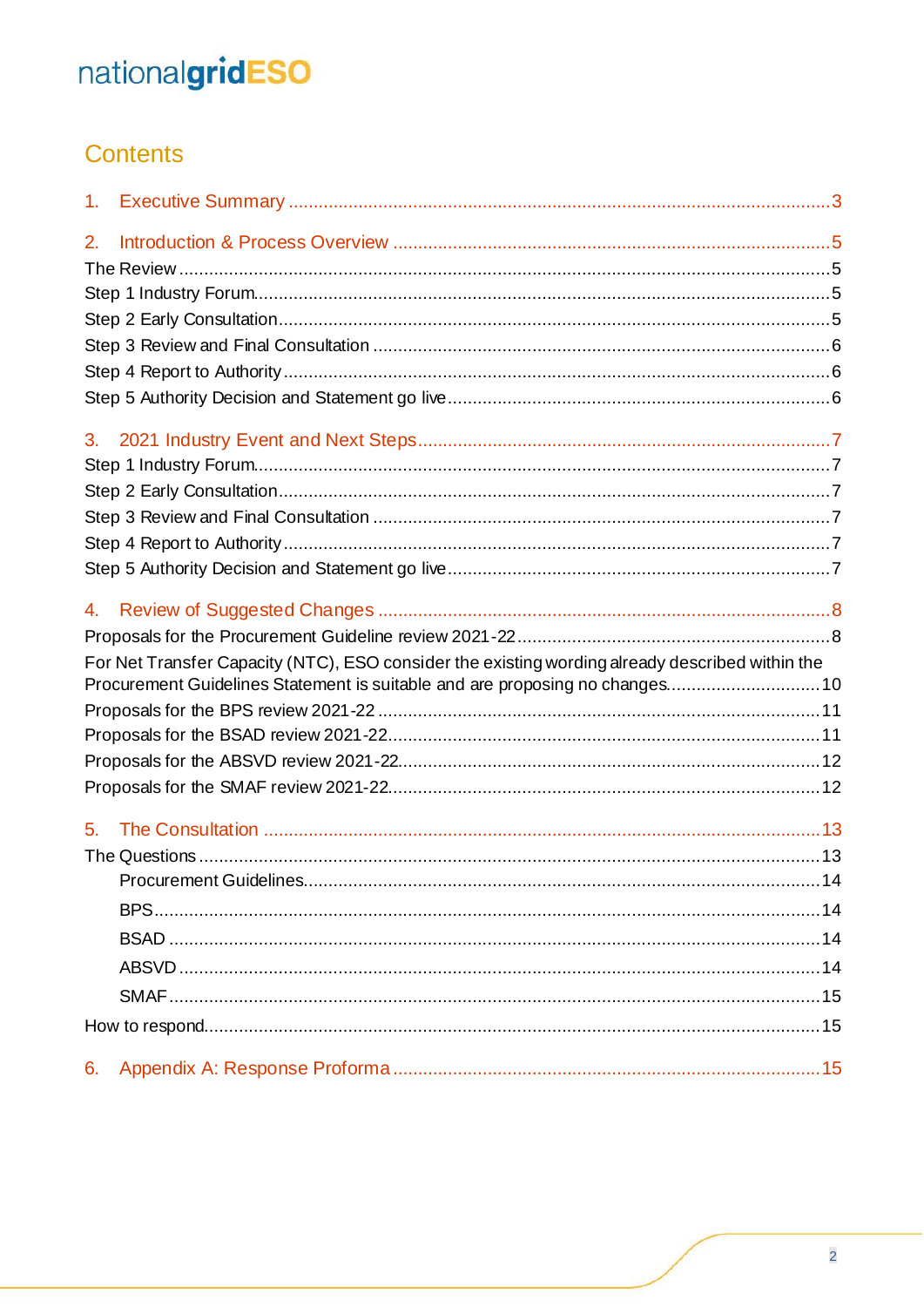# <span id="page-2-0"></span>**1. Executive Summary**

This early consultation has been produced in addition to the requirements of Condition C16 of the Transmission Licence to undertake a review of National Grid Electricity System Operator's (NGESO) C16 Statements.

NGESO held an industry forum on the 8th November 2021, the aim of which was to allow both NGESO and industry to share their early thoughts on what changes should be considered to the five C16 statements this year and what could be considered for future reviews.

This consultation will summarise the key elements of that forum and allow wider industry to submit more detailed thoughts on the changes NGESO should consider during this year's review and future reviews.

There are five statements that form Condition C16, all of which are open for review and change during this consultation process:

- 1) Procurement Guidelines
- 2) Balancing Principles Statement (BPS)
- 3) Balancing Services Adjustment Data Methodology (BSAD)
- 4) System Management Action Flagging Methodology (SMAF)
- 5) Applicable Balancing Services Volume Data Methodology (ABSVD)

#### **Key Dates:**

**Early Consultation Response Deadline: 7th** December 2021

**Official Consultation Release: 10<sup>th</sup> January** 2022

**Official Consultation Deadline: 7<sup>th</sup> February** 2022

**Documents sent to Ofgem: 14<sup>th</sup> February** 2022

**Ofgem Veto/Direction**: on/before 14<sup>th</sup> March 2022

**Revised C16**  Statements go live: 1st April 2022

NGESO's proposed key focus areas for review of the five statements this year are:

- Replacing our temporary product, Optional Downward Flexibility Management (ODFM), with a new reserve product, Negative Slow Reserve
- Movement of STOR into Positive Slow Reserve
- New Response services Dynamic Moderation (DM) and Dynamic Regulation (DR)
- NGESO is planning to cease the procurement of Dynamic Firm Frequency Response (DFFR) which will be replaced by the launch of the new DR service
- NGESO will stop procuring Enhanced Frequency Response (EFR) as a service by summer 2022
- New Constraint Management services Local Constraint Market (LCM) and Regional Development Programmes (RDPs) such as MW Dispatch
- To review our processes and assess the system development required to deliver a consistent approach to the way Balancing Mechanism (BM) and non-BM units are treated in terms of Applicable Balancing Services Volume Data (ABSVD)
- Review of the reports and how they could be improved in the future

NGESO welcomes further detailed industry views on the proposed changes and invites views on any other aspects of the subject documents for future consideration. Responses are required by 7th December 2021. Details on how to make a response can be found in the Consultation Questions section.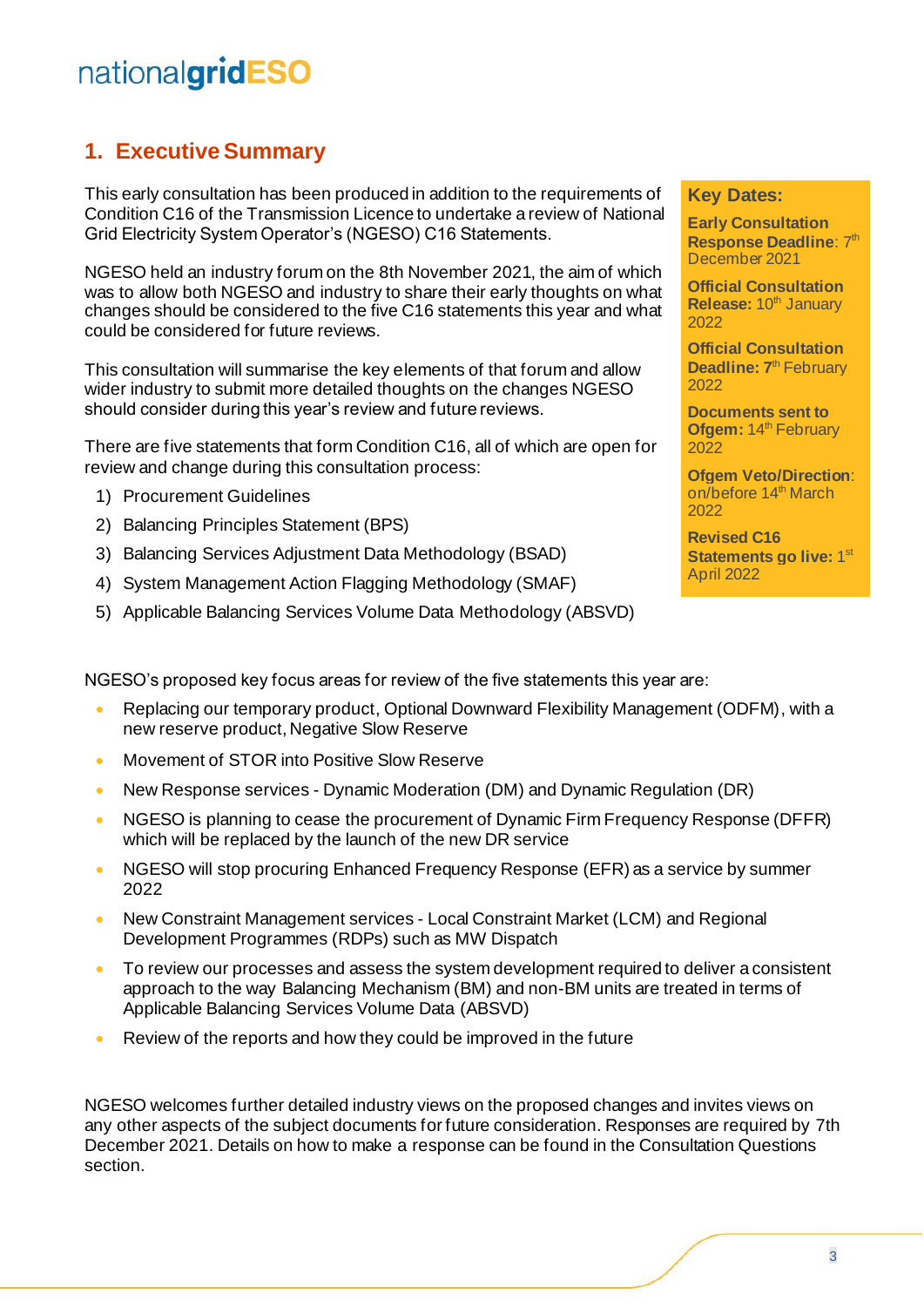Following receipt of responses to this consultation NGESO will incorporate feedback where possible in a first draft of changes to the statements. This will then be documented and issued via an official consultation to meet the specified regulatory timescales.

The current versions of the C16 statements, this consultation, industry responses and the consultation report will all be published at the link below:

<https://www.nationalgrideso.com/balancing-services/c16-statements-and-consultations>

If you have any questions about this document, please contact:

Nicky White Markets, National Grid Electricity System Operator

Tel: +44 (0) 7768537317 Email[: balancingservices@nationalgrideso.com](mailto:balancingservices@nationalgrideso.com)

Please note consequential changes resulting from modifications to GB industry codes, stakeholder suggestions and upcoming regulatory changes which are not captured here will be actioned either in future annual reviews, or individual statement reviews as appropriate.



Jon Wisdom

Code Change Delivery Senior Manager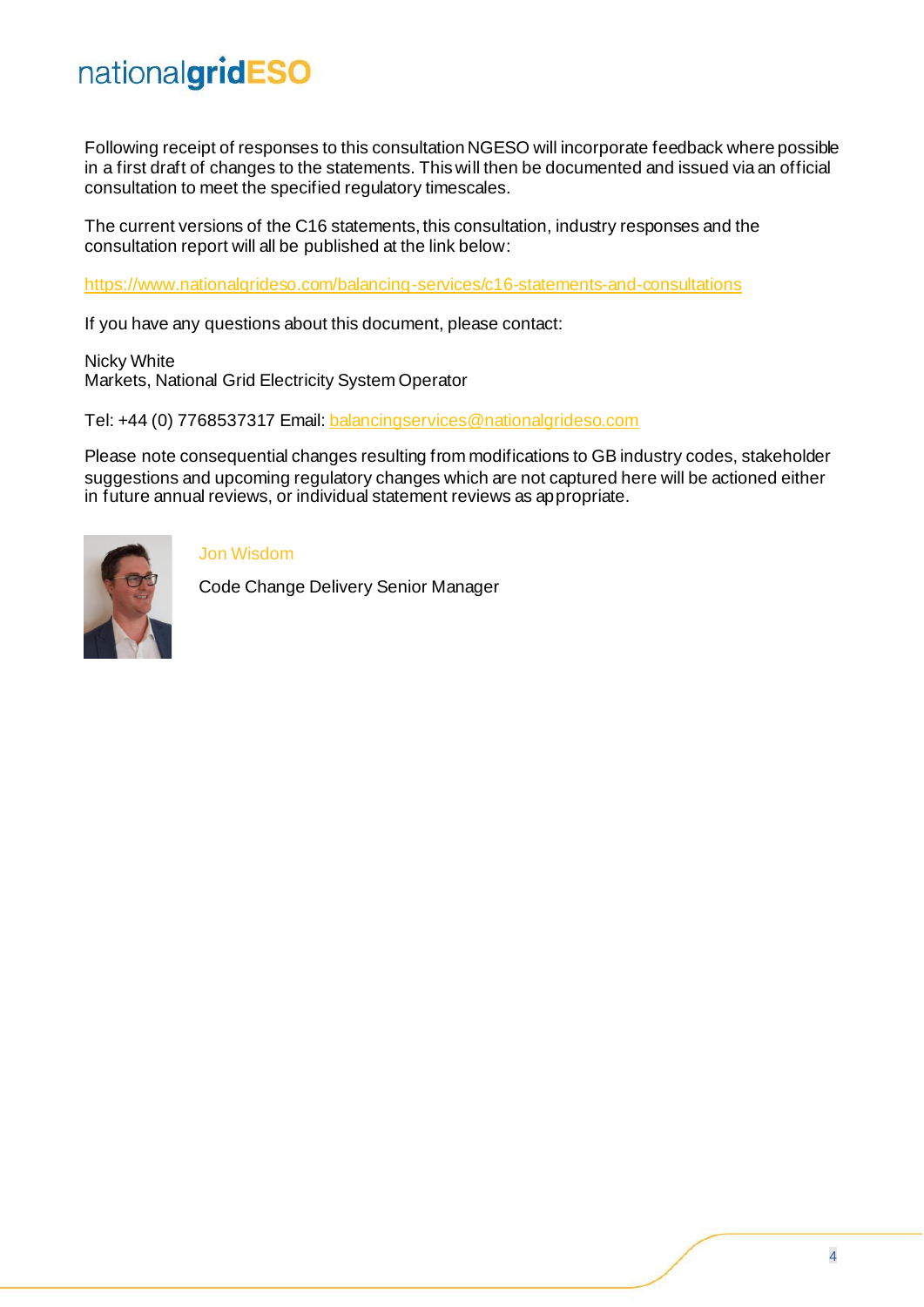# <span id="page-4-0"></span>**2. Introduction & Process Overview**

### <span id="page-4-1"></span>**The Review**

In accordance with Standard Condition 16 (C16) of its Transmission Licence, NGESO is required to conduct an annual review of all licence statements, regular reviews of the methodologies and, if appropriate, to propose changes to these documents.

The purpose of NGESO's annual review and consultation is to ensure that each of the applicable documents remains current by seeking industry views on any proposed changes. NGESO invite the Authority to review proposed changes. If the Authority chooses to exercise their powers of veto for these proposed changes to the C16 statements, the existing versions will remain in place. Alternatively, the proposed changes will become effective from 1<sup>st</sup> April 2022.

The following statements are the focus of each review:

- **Procurement Guidelines**
- Balancing Services Adjustment Data Methodology (BSAD)
- System Management Action Flagging Methodology (SMAF)
- Balancing Principles Statement (BPS)
- Applicable Balancing Service Volume Data (ABSVD)

It should be noted that the annual review of the C16 statements is not the primary forum for development of new products. They will be created and consulted on in a separate process, and any subsequent changes to the statements will be as a consequence of this.

### <span id="page-4-2"></span>**Step 1 Industry Forum**

The first step of the review process is for NGESO to hold an industry forum, the aim of which is to allow NGESO to engage early with industry on the key elements of change we are considering and enable industry to offer early challenge and further suggestions. Any thoughts from NGESO at this forum should not be considered as NGESO's final position.

# <span id="page-4-3"></span>**Step 2 Early Consultation**

The second step of the review process is for NGESO to issue an early more "informal" consultation, this builds on the outputs from the industry forum and allows wider industry to respond to NGESO's early thoughts on what needs to change.

This consultation does not form part of the C16 Licence Condition and is an additional one that allows NGESO to do more fact finding and create a more efficient and thorough review.

At this point of the process it is unlikely NGESO will suggest all text changes to the statements, however, we may provide some suggestions to text changes on certain topics.

We allow up to 28 days for our stakeholders to review, similar to the official consultation. As above any thoughts from NGESO during this early consultation should not be considered as NGESO's final position.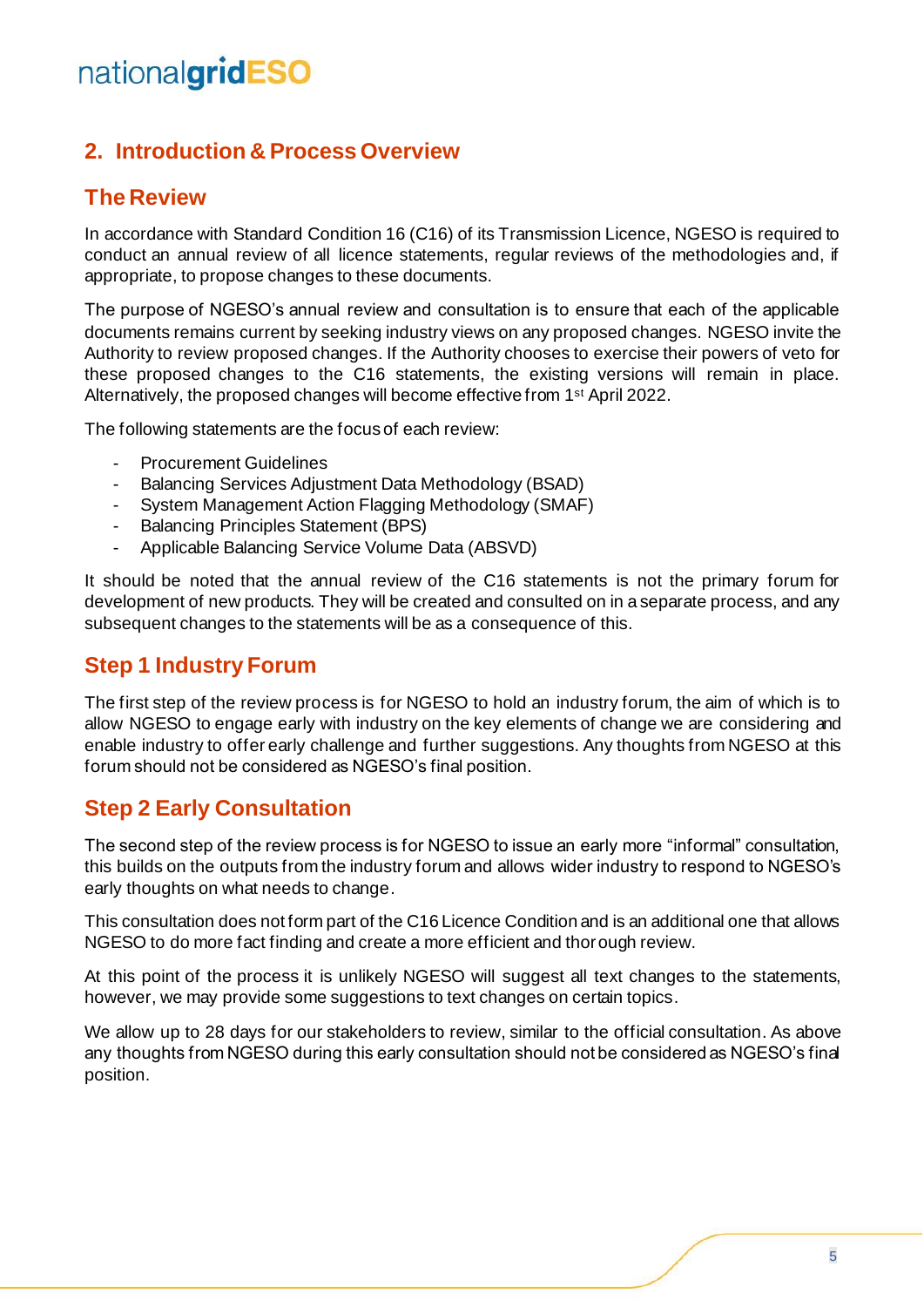# <span id="page-5-0"></span>**Step 3 Review and Final Consultation**

The third step of the process is for NGESO to review all the early consultation responses and begin to finalise a draft position on the text changes in the statements. NGESO will also offer a response to each point raised by industry.

This will be documented and issued via an "official" consultation that does form part of the C16 Licence Condition.

This consultation will allow industry to review our responses to them as well as the recommended text changes in the statements.

This consultation will run for 28 days.

# <span id="page-5-1"></span>**Step 4 Report to Authority**

The fourth step in the review process is for NGESO to document in the form of a report the final position on the changes for this year along with the track changed versions of the statements . The report will also include in a clear and transparent way all industry responses and NGESO's view for each of these.

This report must be issued to the Authority (Ofgem) within 7 days (5 working) from the closure of the official consultation.

### <span id="page-5-2"></span>**Step 5 Authority Decision and Statement go live**

The fifth step in the review process is for the Authority (Ofgem) to review all the documents submitted to them from step 4.

As part of the Licence Condition, Ofgem have 28 days to offer a direction or challenge the submission, if Ofgem do not veto the changes then the statements go live on the NGESO website on the 1st April of that year.

If Ofgem do veto, then there are 2 different directions for the statements to go live. Ofgem can either direct a change or they can request NGESO to run a further consultation on the specific issues they have identified, which may push back the go live date or a statement might go live pending further changes.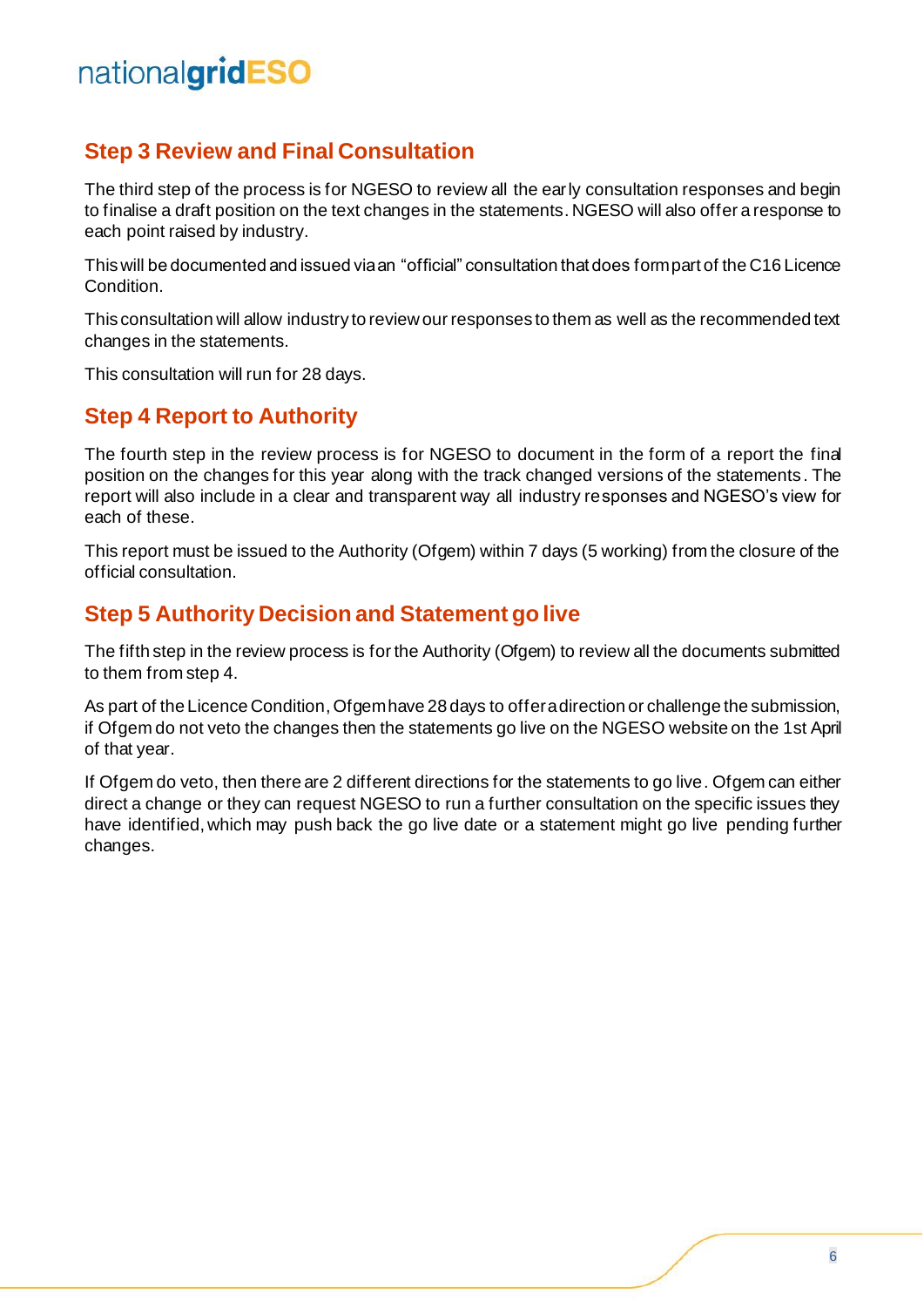# <span id="page-6-0"></span>**3. 2021 Industry Event and Next Steps**

This consultation marks the second step of the review process relating to the C16 statements and methodologies.

### <span id="page-6-1"></span>**Step 1 Industry Forum**

The industry forum was held on 8th November 2021. This was attended by a variety of stakeholders. The aim was to discuss potential changes to be included in the 2021-2022 annual update in more detail. The slides can be found **[here](https://www.nationalgrideso.com/document/221016/download)**.

Areas highlighted by National Grid ESO were:

- An overview of changes to the Statements since last year's Annual Review
- An introduction to our new Response services Dynamic Moderation (DM) and Dynamic Regulation (DR)
- An introduction to our new Constraint Management services Local Constraint Market (LCM) and Regional Development Programmes (RDPs) such as MW Dispatch
- Update to existing services:
	- o NGESO is planning to cease the procurement of Dynamic Firm Frequency Response (DFFR) and will be replaced by the launch of the new DR service
	- o Replacing our temporary product, Optional Downward Flexibility Management (ODFM), with a new reserve product, Negative Slow Reserve
	- o Movement of STOR into Positive Slow Reserve
	- $\circ$  NGESO will stop procuring Enhanced Frequency Response (EFR) as a service by summer 2022
- To review our processes and assess system development required to deliver a consistent approach to the way Balancing Mechanism (BM) and non-BM units are treated in terms of Applicable Balancing Services Volume Data (ABSVD)
- Review of the reports and how they could be improved in the future

The forum was attended by 5 stakeholders from across industry plus a representative from Ofgem.

### <span id="page-6-2"></span>**Step 2 Early Consultation**

16 th November – 7 th December 2021

### <span id="page-6-3"></span>**Step 3 Review and Final Consultation**

Final Consultation to be issued 10<sup>th</sup> January until 7<sup>th</sup> February 2022

### <span id="page-6-4"></span>**Step 4 Report to Authority**

To be issued 14 th February 2022

### <span id="page-6-5"></span>**Step 5 Authority Decision and Statement go live**

Ofgem Veto/Direction expected on/before 14<sup>th</sup> March 2022. Changes to statements are effective 1<sup>st</sup> April 2022.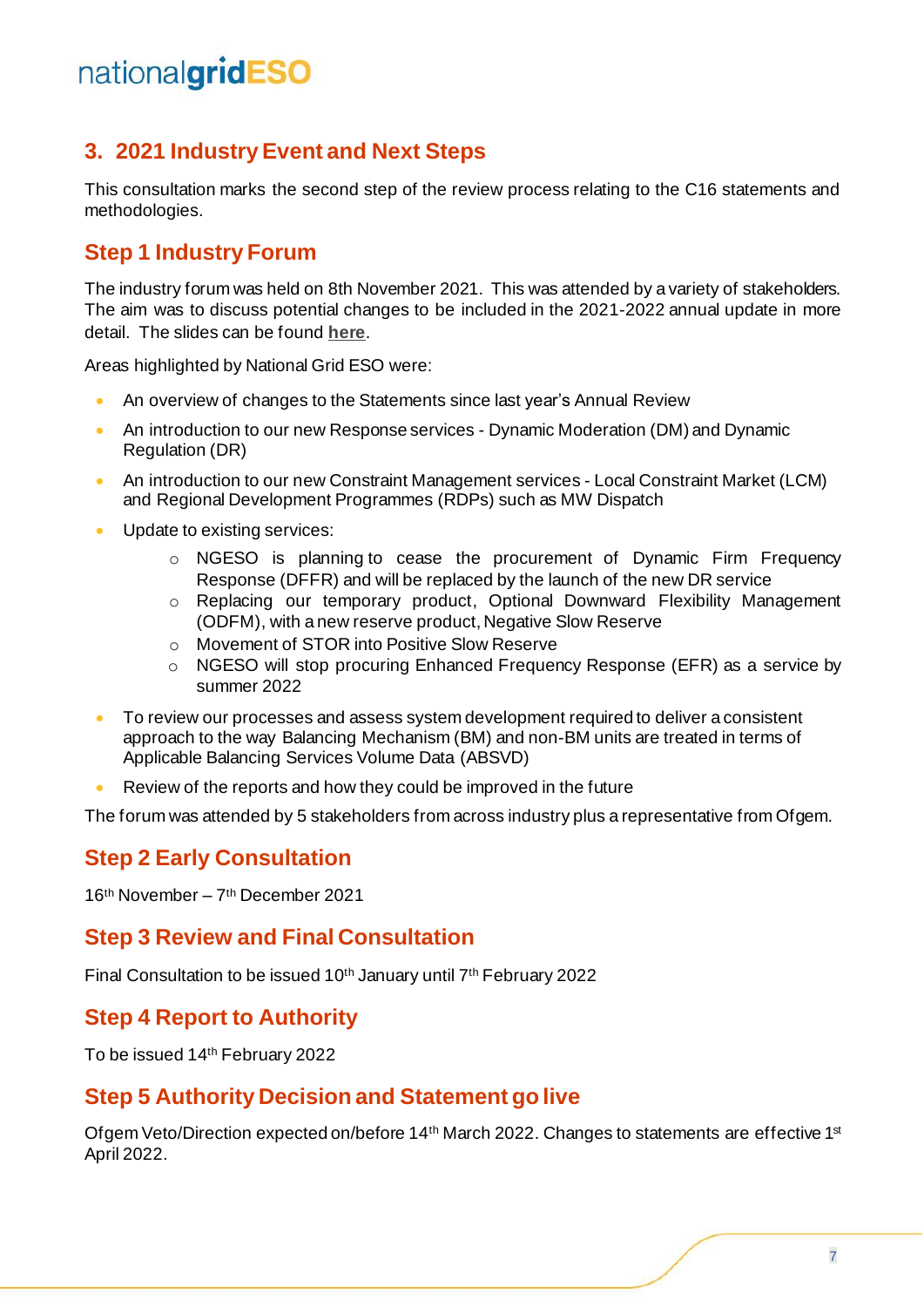# <span id="page-7-0"></span>**4. Review of Suggested Changes**

# <span id="page-7-1"></span>**Proposals for the Procurement Guideline review 2021-22**

The Procurement Guidelines set out the kinds of Balancing Services which we may be interested in purchasing, together with the mechanisms by which we envisage purchasing such Balancing Services. It acts as a generic statement of the procurement principles we expect to follow.

The amendments proposed for 2021-22 are:

- Version Control
- Housekeeping
- Amendments to include new Response services
- Amendments to cease the procurement of Dynamic Firm Frequency Response (DFFR)
- Amendments to replace Optional Downward Flexibility Management (ODFM), with a new reserve product
- Amendments to move STOR into Positive Slow Reserve
- Amendments for NGESO to stop procuring Enhanced Frequency Response (EFR)

More detail of these changes is below:

#### Amendments to include new Response services

Dynamic Moderation (DM) and Dynamic Regulation (DR) are new response services and will be included and described within the Procurement Guidelines Statement section for Response:

Dynamic Moderation (DM) is the new pre fault frequency service designed to rapidly deliver between +/-0.1 and +/-0.2 frequency deviation. This service will be procured day ahead in EFA blocks on a pay-as-clear auction platform.

Dynamic Regulation (DR) is the new pre fault frequency service designed to slowly correct and deliver between +/- 0.015 and +/-0.2 frequency deviation. This service will be procured day ahead in EFA blocks on a pay-as-clear auction platform.

These new services will be launched in 2022 and we are working closely with the Single Market Platform programme to explore improvements to the registration and prequalification processes.

#### Amendments to cease the procurement of Dynamic Firm Frequency Response (DFFR)

Firm Frequency Response (FFR) is a service can provide both dynamic and non-dynamic response to changes in frequency:

Dynamic Firm Frequency Response (DFFR) is a continuously provided service used to manage the normal second-by-second changes on the system.

Non-dynamic Firm Frequency Response (SFFR - Static Firm Frequency Response) is typically a discrete service triggered at a defined frequency deviation.

Changes to FFR service in 2022 will be as follows: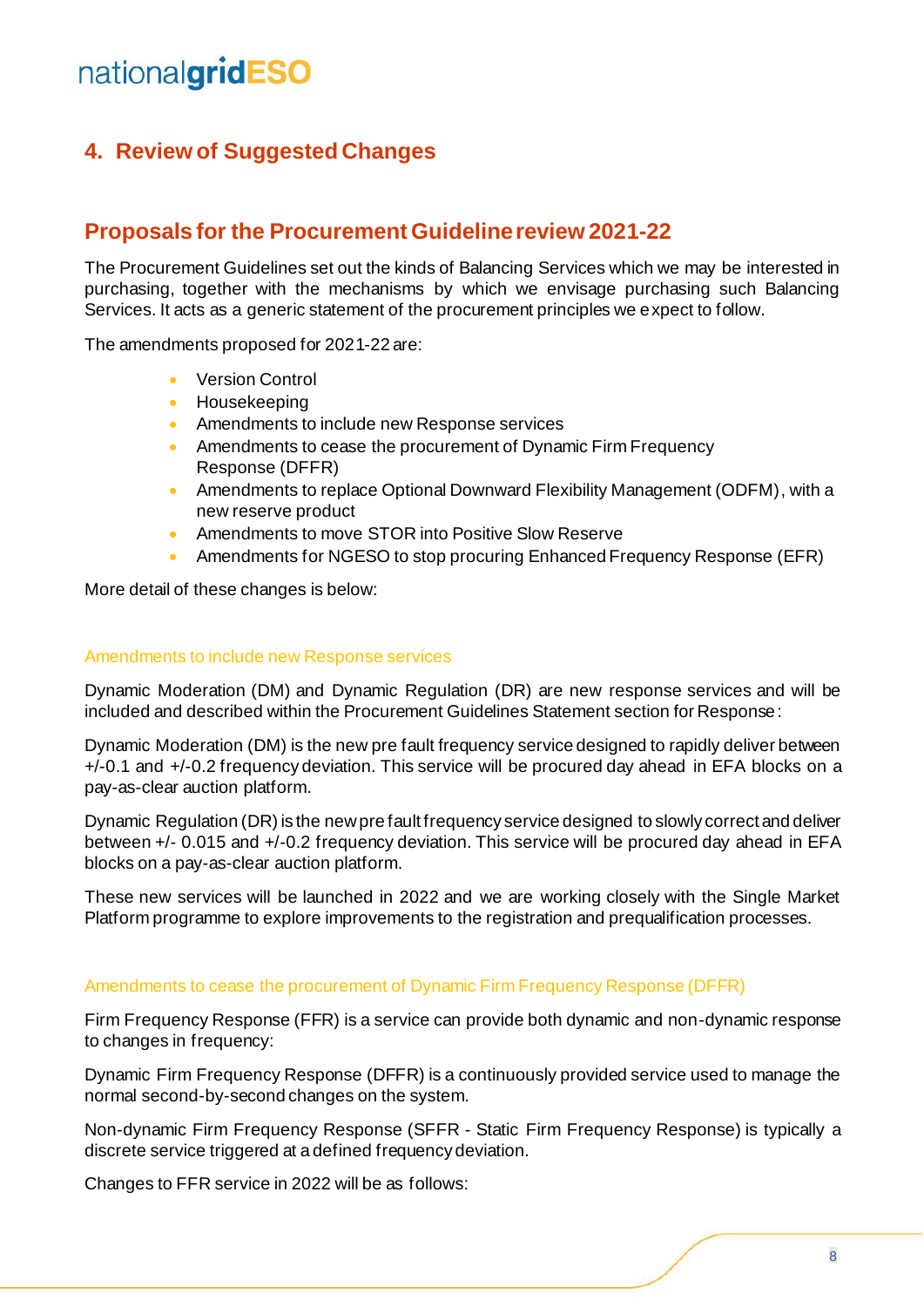During 2022 the ESO is planning to cease the procurement of DFFR through monthly tenders. This service will be which is planned to be launched in the 1st half of 2022.

SFFR will continue to be procured until the new quick reserve product is launched, we expect that we will continue to procure SFFR for the majority of 2022.

Amendments to replace Optional Downward Flexibility Management (ODFM), with a new reserve product

The ODFM product was a temporary arrangement to manage unforeseen and unprecedented low demand conditions between April and October 2020, and to minimise any potential use of Grid Code emergency measures to curtail embedded generation

The service was reinstated for summer 2021 as there were credible forecast scenarios in which it was required, however it has not been utilised since being reinstated in May 2021.

We are working to deliver Negative Slow Reserve before summer 2022 to provide an enduring route to accessing downward flexibility. We will be removing ODFM from the Statements.

#### Amendments to move STOR into Positive Slow Reserve

NGESO are planning to deliver new reserve products throughout 2022/23.

Negative Slow Reserve will be the first product to launch, as it meets an operational need to provide additional routes for the control room to access downward flexibility. Industry engagement on product and service design will continue throughout Q3 21/22 in advance of the A18 consultation process, and more detail will be available for the full C16 consultation. The product will launch in a number of sprints, so there will be more changes to the product and market post go-live.

Following the launch of Negative Slow Reserve, NGESO will work with industry to create a transition plan to move STOR into Positive Slow Reserve later in 22/23. This will be followed by Positive and Negative Quick Reserve products, however these have a dependency on the rollout of the new response products, so timescales are not yet set.

#### Amendments for NGESO to stop procuring Enhanced Frequency Response (EFR)

Enhanced Frequency Response (EFR) EFR was a onetime tender to deliver enhanced frequency response which started delivering in April 2018. The technical requirements of service delivery are as follows:

- be capable of delivering a minimum of 1 MW of response. This may be from a single unit or aggregated from several smaller units. Maximum response of 50MW; and
- be capable of responding within one second to frequency deviations and operate in frequency sensitive mode within the operational envelope and associated restrictions set out in the invitation to tender.

The EFR contracts awarded were for a 4 years duration and as a result the ESO will stop procuring EFR as a service by summer 2022.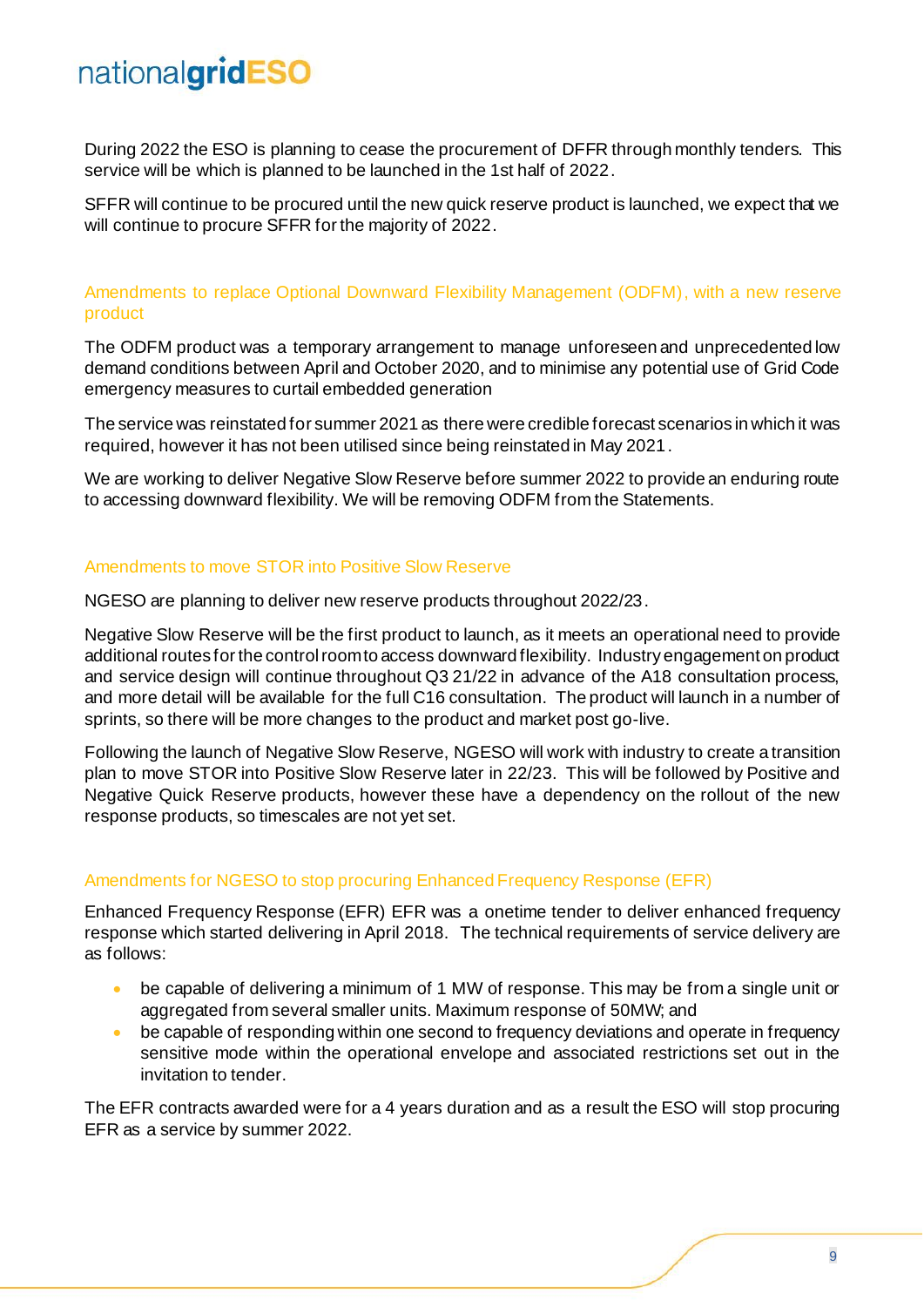#### Areas of the statement where NGESO consider no further changes are required

<span id="page-9-0"></span>For **Net Transfer Capacity (NTC)**, ESO consider the existing wording already described within the Procurement Guidelines Statement is suitable and are proposing no changes.

**Local Constraint Market (LCM)** is a new Constraint Management Service. NGESO consider that this new service is already described within the Procurement Guidelines Statement section for Transmission Constraint Management.

National Grid ESO (ESO) are exploring the implementation of a Local Constraint Market (LCM) to manage the high constraint costs at this Anglo-Scottish boundary. The LCM is considered to be a tactical solution, delivering over the next 3 – 4 years, ahead of longer-term considerations for Regional Development Programmes (RDPs) in Scotland.

Taking learning from the Optional Downward Flexibility Management (ODFM) service, implemented to contract additional flexibility to manage low-demand periods throughout the COVID pandemic lockdown, we are seeking to accelerate the implementation of the LCM with a target implementation date of Q3 2022.

**MW Dispatch** is a new Constraint Management Service. NGESO consider that this new service is already described within the Procurement Guidelines Statement section for Transmission Constraint Management.

As part of our Regional Development Programmes (RDPs) we are developing a transmission thermal constraint management service for non-BM parties. The service is being trialled in the South West, in collaboration with WPD, from Summer 2022.

MW Dispatch is a new transmission thermal export constraint management service to apply, initially, in South West and South East England.

In the first instance, the service employs DNO systems to facilitate a service instruction to the DER service provider.

The South West and South East of England are expected to play a major part in meeting the future governmental green energy targets because there is lots of renewable solar and wind generation.

Whole system assessments found that investing in systems to manage generation on the distribution network in the South West / East is more economic than network investment, and facilitates quicker connection of new DER to the system.

We anticipate that the service be trialled in the South West region from Summer 2022. Following successful trials, we will look to make enhancements to the service and determine whether it could be rolled out to other areas across GB.

#### **Review of the Procurement Guidelines Report**

We have identified that these reports cover a lot of the same information and want to seek views on what would be most useful to be presented in the MBSS on a monthly basis and in the Procurement Guidelines report on a yearly basis.

We are looking to remove the duplicated information between the 2 reports. This would lead to the MBSS showing month on month changes and PGR showing year on year trends.

We welcome your feedback on views for us to remove duplication and make this change in the PGR.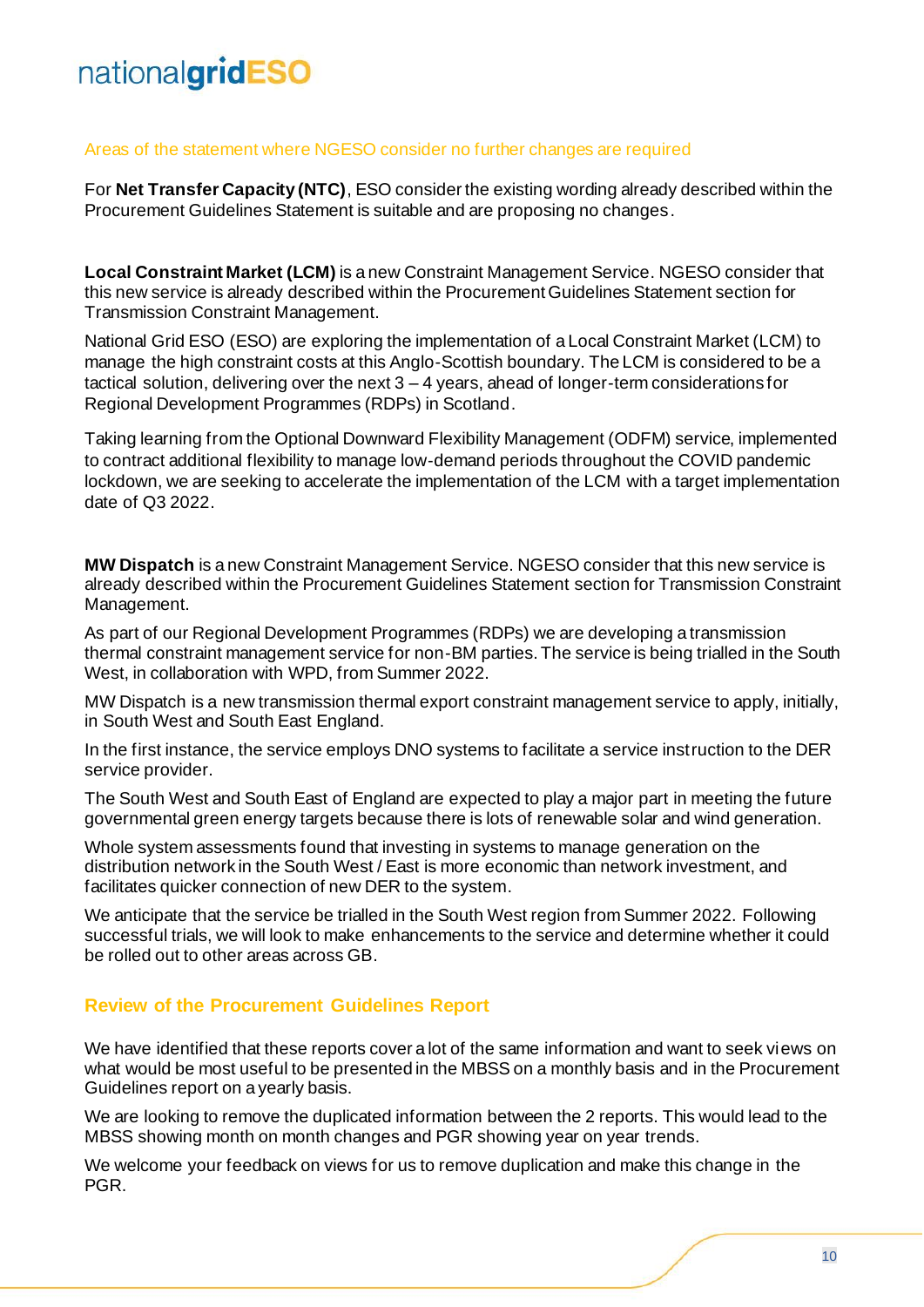The new Electricity System Restoration Standard (ESRS) came into effect on 19th October 2021. Restoration services procurement and costs will be reported in a consolidated annual report with all other balancing services procurement and costs. NGESO are reviewing the necessary changes to C16 brought about through the Restoration Standard and what we will need to change to meet th is.

### <span id="page-10-0"></span>**Proposals for the BPS review 2021-22**

The Balancing Principles Statement defines the broad principles of when and how we will use balancing services and other balancing actions to manage the system.

The amendments proposed are:

- Version Control
- Housekeeping
- Review of the Balancing Principles Statement Report

#### **Review of the Balancing Principles Statement Report**

The Balancing Principles Statement (BPS) Report provides information for instances where ESO needed to use additional measures to balance the system:

- BMU emergency instructions and interconnector emergency assistance/ instruction
- Demand control actions
- Maxgen
- Negative Reserve Active Power Margin (NRAPM) notice
- Electricity Margin Notices (EMNs)
- Black Start/ Islanding
- Communication failures
- Involuntary reductions
- BMUs disconnected by transmission faults

The final opinion for the BPS audit is included as an attachment to the BPS report.

We plan to publish the 2020/21 BPS Report during January 2022. Following licence changes, we are now required to align publication of the Balancing Principles Statement Report with the auditor's report.

New services, as outlined within this consultation, will be added to the BPS once they are live.

Whilst we are not suggesting any changes at this time, we would like feedback from industry through this consultation on how this report is used and how it could be improved.

### <span id="page-10-1"></span>**Proposals for the BSAD review 2021-22**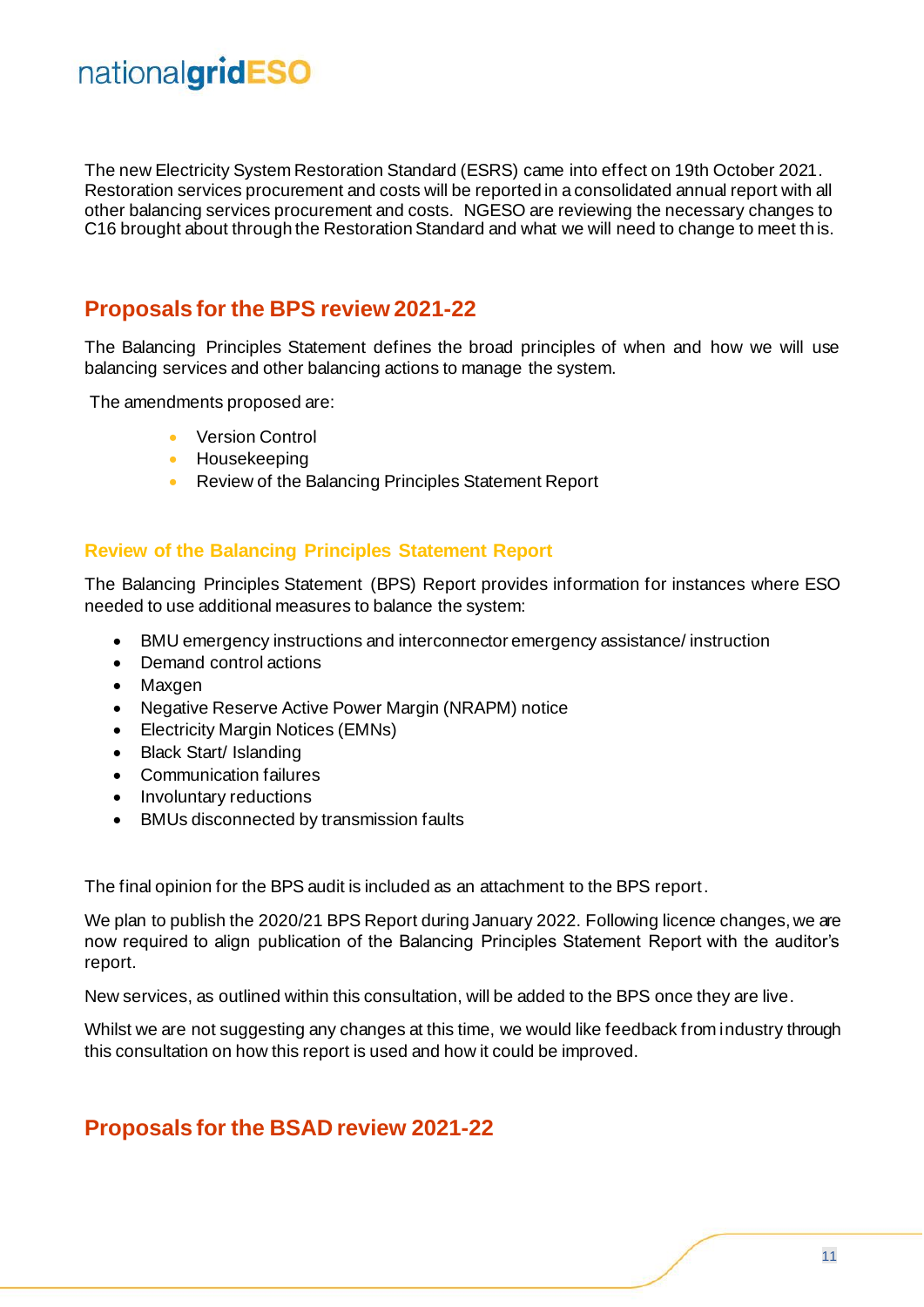This document sets out the Balancing Services Adjustment Data methodology. It sets out the information on relevant balancing services that will be taken into account when determining the imbalance price.

The amendments proposed are:

- Version Control
- Housekeeping

### <span id="page-11-0"></span>**Proposals for the ABSVD review 2021-22**

The Applicable Balancing Services Volume Data methodology set out the information on Applicable Balancing Services that will be taken into account for the purposes of determining imbalance volumes.

The amendments proposed are:

- Version Control
- Housekeeping
- Quick Reserve and Slow Reserve
- BM and Non-BM Dynamic Frequency Response services

#### **BM and Non-BM Dynamic Frequency Response services**

Prior to April 2020, no NBM services were included in ABSVD. Following P354, there is inconsistency between the way BM and non-BM units are treated in terms of ABSVD. This inconsistency will extend to the new Dynamic Moderation and Dynamic Regulation services.

To address this challenge, the ESO are investing in the enhancement of systems and processes to enable us to apply a consistent approach going forward across BM and non-BM units when it comes to ABSVD for the Dynamic Frequency Response services. The ESO propose to investigate if it is possible to include, Dynamic Containment, Dynamic Moderation and Dynamic Regulation in the list of services that will have ABSVD applied for both BM and non-BM units.

This change will be implemented as soon as it is technically feasible, our current focus is developing our new Settlement system to include frequency response, the development will commence in early - 2022 and further developments such as ABSVD will follow.

Quick Reserve and Slow Reserve will also be considered in the main consultation.

### <span id="page-11-1"></span>**Proposals for the SMAF review 2021-22**

The System Management Action Flagging (SMAF) methodology sets out the means which NGESO will use to identify balancing services that are for system management reasons.

The amendments proposed are:

- Versioning control
- Housekeeping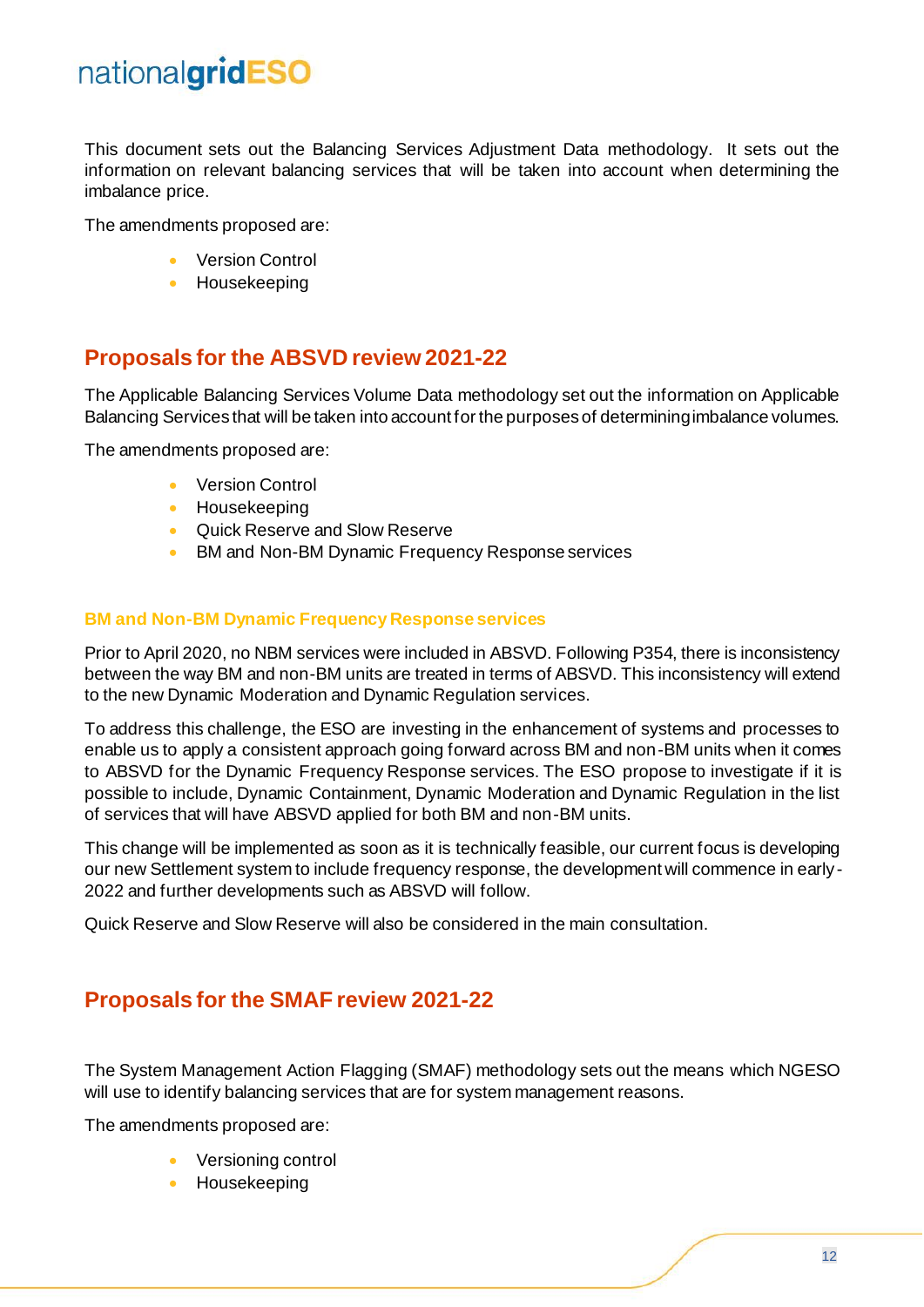• Review of the SMAF Report

More detail of these changes and industry feedback from the session is below:

#### Review of the SMAF Report

As per C16 Part E para 7A (b) (ii) and 2017-18 C16 consultation. Appendix C section 5:

NGESO should "prepare a statement of the prevailing system management action flagging methodology" and "report annually on the accuracy of the flagging methodology."

We currently have processes in place to deliver this for May/June each year. We have a 99.5% accuracy as of 2020-21.

Part of the P217A actions include:

- Transmission Constraints
- Voltage Support
- Rate of Change of Frequency (RoCoF)

Whilst we are not suggesting any changes at this time, we would like feedback from industry through this consultation on how this report is used and how it could be improved.

#### **Initial Industry Feedback:**

• During our stakeholder Workshop, we were asked If we could report on the specific asset status within the transmission constraint, specifically B6 and Western Link.

#### **Initial NGESO Response:**

• We are looking into this request and we will provide a response within our January consultation.

We appreciate the initial feedback, and we hope to hear from other parties during the consultation.

# <span id="page-12-0"></span>**5. The Consultation**

### <span id="page-12-1"></span>**The Questions**

We now invite industry to provide further feedback on the changes proposed to the C16 statements as part of the 2021-22 annual review process. The consultations questions are summarised below are also within the response proforma in Appendix A.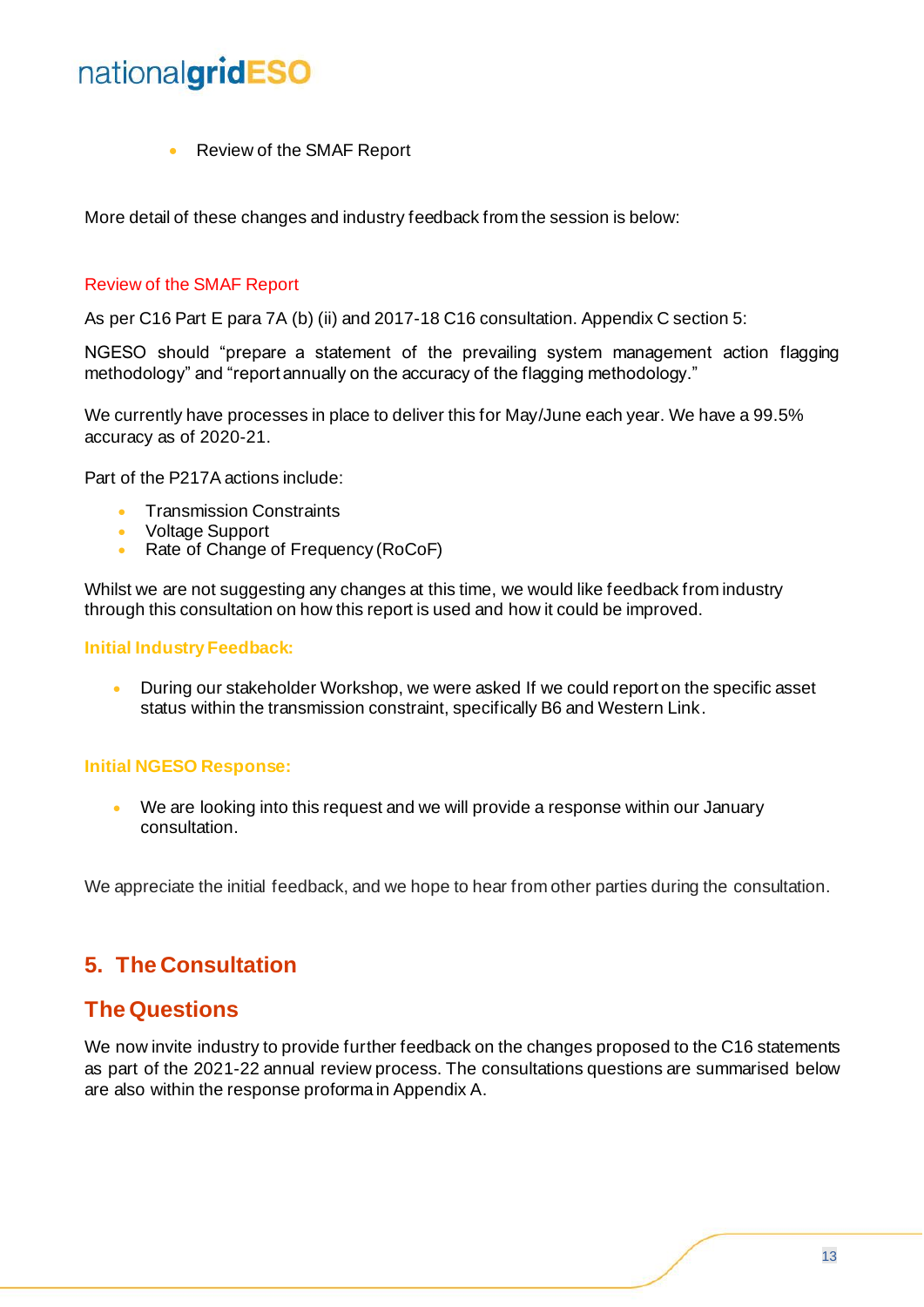### <span id="page-13-0"></span>Procurement Guidelines

- 1) Do you agree with the proposed suggestions to the Procurement Guidelines in relation to new Response services? Please provide rationale.
- 2) Do you agree with the proposed suggestions to the Procurement Guidelines in relation to amendments to cease the procurement of Dynamic Firm Frequency Response (DFFR)? Please provide rationale.
- 3) Do you agree with the proposed suggestions to the Procurement Guidelines in relation to amendments to replace Optional Downward Flexibility Management (ODFM), with a new reserve product? Please provide rationale.
- 4) Do you agree with the proposed suggestions to the Procurement Guidelines in relation to amendments to move STOR into Positive Slow Reserve? Please provide rationale.
- 5) Do you agree with the proposed suggestions to the Procurement Guidelines in relation to amendments for NGESO to stop procuring Enhanced Frequency Response (EFR)? Please provide rationale.
- 6) Do you find the Procurement Guidelines Report and MBSS useful? Can you provide examples of what you have used them for? Do you have any suggestions on improvements?
- 7) Do you have any other comments in relation to the changes proposed to the Procurement Guidelines? Or any additional changes you would like to see?

### <span id="page-13-1"></span>BPS

- 1) Do you find the BPS Report useful? Can you provide examples of what you have used them for? Do you have any suggestions on improvements?
- 2) Do you have any other comments in relation to the changes proposed to the BPS or the BPS reports? Or any additional changes you would like to see?

#### <span id="page-13-2"></span>BSAD

1) Do you have any other comments in relation to the changes proposed to the BSAD? Or any additional changes you would like to see?

### <span id="page-13-3"></span>ABSVD

- 1) Are you supportive of our intent to enhance NGESO systems and processes to enable a consistent approach across BM and non-BM units for ABSVD and Dynamic Frequency Response services? Please provide rationale.
- 2) Do you have any other comments in relation to the changes proposed to the ABSVD? Or any additional changes you would like to see?